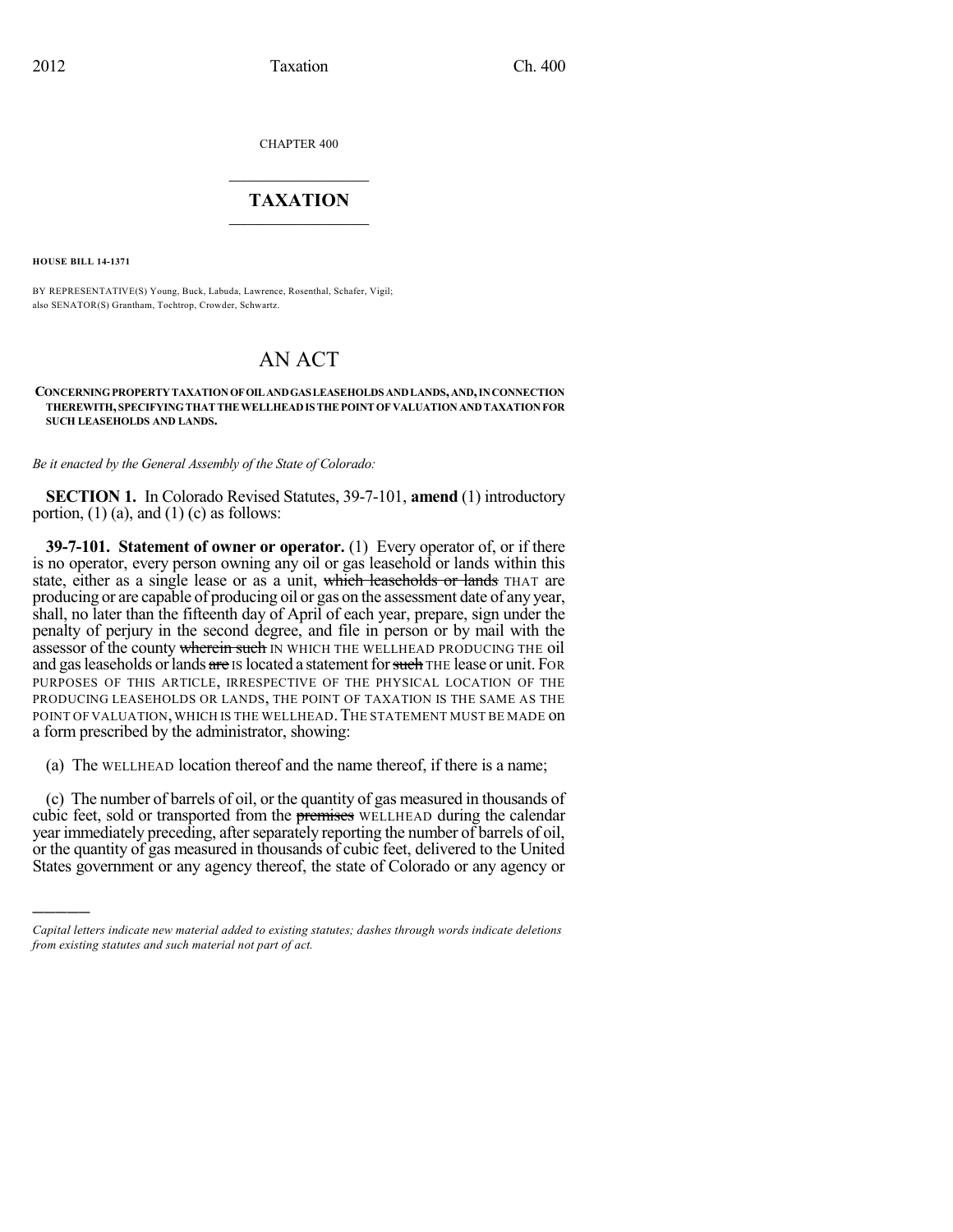political subdivision thereof, or any Indian tribe as royalty during the calendar year immediately preceding;

**SECTION 2.** In Colorado Revised Statutes, 39-7-102, **amend** (1)(a) as follows:

**39-7-102. Valuation for assessment.** (1) Except as provided in subsection (2) of this section, on the basis of the information contained in such statement, the assessor shall value such oil and gas leaseholds and lands for assessment, as real property, at an amount equal to eighty-seven and one-half percent of:

(a) The selling price of the oil or gas sold therefrom FROM EACH WELLHEAD during the preceding calendar year, after excluding the selling price of all oil or gas delivered to the United States government or any agency thereof, the state of Colorado or any agency thereof, or any political subdivision of the state as royalty during the preceding calendar year;

**SECTION 3.** In Colorado Revised Statutes, **amend** 39-7-107 as follows:

**39-7-107. Oil and gas lands in more than one county.** (1) Whenever any oil and gas leaseholds or lands are APPEAR TO BE situated partly in MORE THAN one county, and partly in another county or in lesser political subdivisions, the person making the statement required by the provisions of section 39-7-101 shall allocate the production value between such counties or lesser political subdivisions in the proportion that the surface acreage of such oil and gas leaseholds or lands situated within each such county or lesser political subdivision bears to the total surface acreage thereof THE PRODUCTION VALUE IS ASSIGNED TO THE COUNTY IN WHICH THE WELLHEAD IS LOCATED.

(2) Whenever THE WELLHEADS OF a group of contiguous oil and gas leaseholds or lands operated as a unit is ARE situated partly in MORE THAN one county, and partly in another county or lesser political subdivisions, the person making the statement required by the provisions of section 39-7-101 shall assign to each county or lesser political subdivision WELLHEAD that portion of the production value from the unit as is assigned by the unit agreement. to the oil and gas leaseholds or lands actually situated in each such county or lesser political subdivision.

(3) Whenever any oil and gas leaseholds or lands are situated partly in one county and partly in another UNIT PRODUCTION OCCURS FROM WELLHEADS IN MORE THAN ONE county, a copy of the statement required by the provisions of section 39-7-101 shall be filed with the assessor of each such AFFECTED county.

**SECTION 4. Act subject to petition - effective date - applicability.** (1) This act takes effect at 12:01 a.m. on the day following the expiration of the ninety-day period after final adjournment of the general assembly (August 6, 2014, if adjournment sine die is on May 7, 2014); except that, if a referendum petition is filed pursuant to section 1 (3) of article V of the state constitution against this act or an item, section, or part of this act within such period, then the act, item, section, or part will not take effect unless approved by the people at the general election to be held in November 2014 and, in such case, will take effect on the date of the official declaration of the vote thereon by the governor.